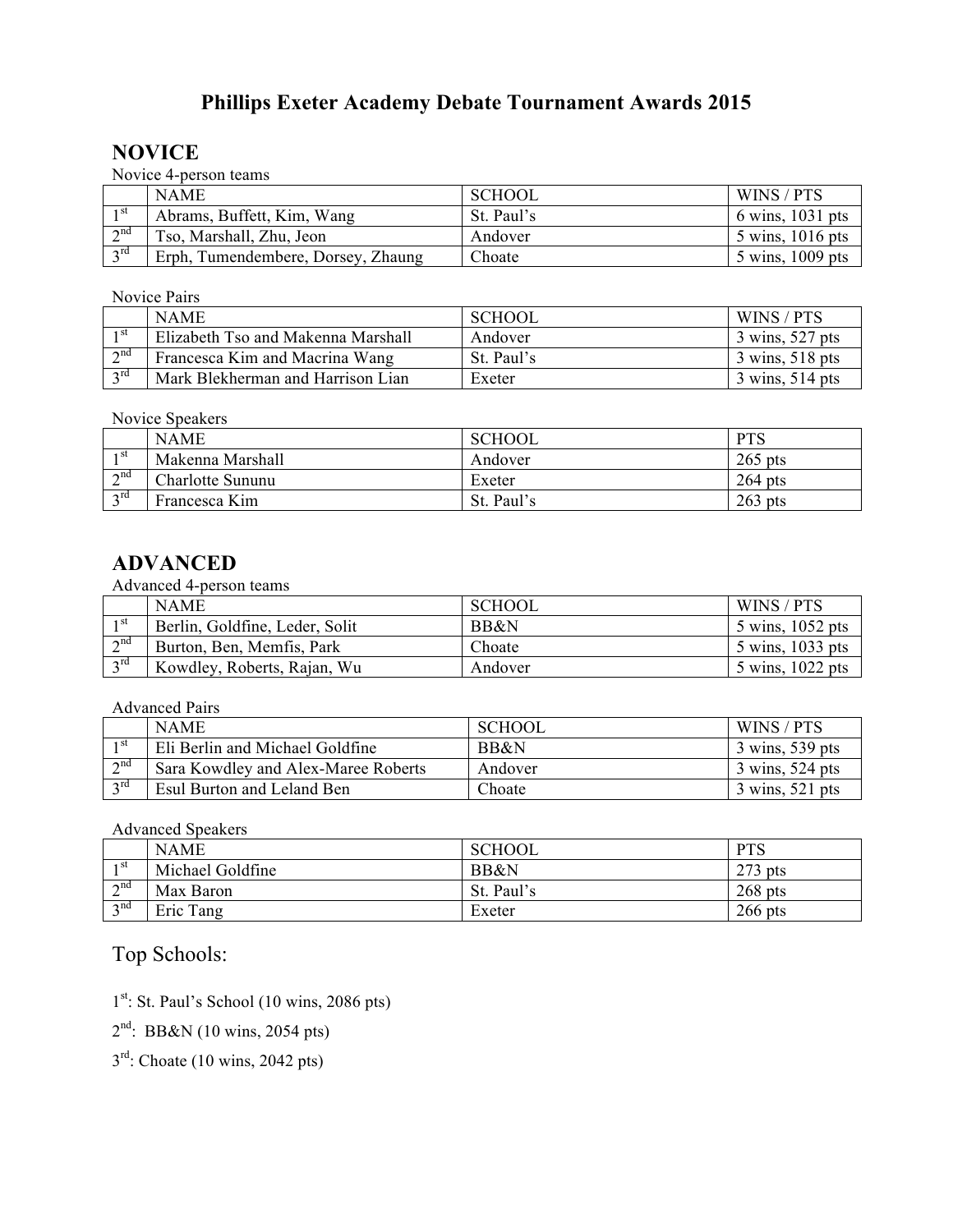| <b>Advanced Tournament</b> | Phillips Exeter Academy | November 8, 2015<br>. |
|----------------------------|-------------------------|-----------------------|
|                            |                         |                       |

| School                  | Team#         | Speaker Name                     | Round 1<br><b>Spkr Pts</b> | <b>RIR</b>                            | Team Pts | w | Round 2<br><b>Spkr Pts</b> | RIR                                       | Team Pts | W | Round 3<br><b>Spkr Pts</b> | <b>RIR</b>                                | Team Pts | W           | Totals<br><b>SPKR PTS</b> | <b>TEAM PTS</b> | <b>WINS</b>             |
|-------------------------|---------------|----------------------------------|----------------------------|---------------------------------------|----------|---|----------------------------|-------------------------------------------|----------|---|----------------------------|-------------------------------------------|----------|-------------|---------------------------|-----------------|-------------------------|
| Andover                 | 1A            | Sara Kowdley                     | 87                         | $\mathbf{1}$                          | 172      | W | 90                         | $\mathbf{1}$                              | 178      | W | 87                         | $\mathbf{1}$                              | 174      | W           | 264                       | 524             | 3                       |
|                         |               | Alex-Maree Roberts               | 85                         | 3                                     |          |   | 88                         | $\sqrt{2}$                                |          |   | 87                         | $\sqrt{3}$                                |          |             | 260                       |                 |                         |
|                         | 1B            | Akhil Rajan                      | 89<br>91                   | 3<br>$\mathbf{1}$                     | 180      | W | 80                         | $\overline{\mathbf{3}}$                   | 164      | W | 75<br>79                   | $\overline{4}$<br>$\sqrt{3}$              | 154      | L           | 244                       | 498             | $\overline{c}$          |
| Andover                 | 2A            | Carra Wu<br>Claudia Meng         | 84                         | $\mathbf{1}$                          | 166      | W | 84<br>86                   | 1<br>$\mathfrak z$                        | 171      | L | 88                         | $\sqrt{3}$                                | 174      | L           | 254<br>258                | 511             | $\mathbf{1}$            |
|                         |               | Luc Lampietti                    | 82                         | $\ensuremath{\mathfrak{Z}}$           |          |   | 85                         | $\overline{4}$                            |          |   | 86                         | 4                                         |          |             | 253                       |                 |                         |
|                         | 2B            | John Koobatian                   | 87                         | $\,2$                                 | 177      | W | 86                         | $\sqrt{2}$                                | 171      | L | 83                         | $\sqrt{3}$                                | 172      | W           | 256                       | 520             | $\sqrt{2}$              |
|                         |               | Darius Lam                       | 90                         | $\mathbf{1}$                          |          |   | 85                         | $\overline{4}$                            |          |   | 89                         | 1                                         |          |             | 264                       |                 |                         |
| Milton Academy          | 3A            | Jam Smith<br>Juliet Pesner       | 90<br>88                   | $\,1$<br>$\,2$                        | 178      | W | 85<br>85                   | $\,1\,$<br>$\overline{2}$                 | 170      | W | 82<br>82                   | $\mathfrak z$<br>$\overline{4}$           | 164      | L           | 257<br>255                | 512             | $\,2$                   |
|                         | 3B            | Luke Cadigan                     | 83                         | 3                                     | 171      | W | 85                         | $\sqrt{3}$                                | 170      | L | 84                         | $\overline{4}$                            | 169      | L           | 252                       | 510             | $\mathbf{1}$            |
|                         |               | James Dunn                       | 88                         | $\mathbf{1}$                          |          |   | 85                         | $\overline{2}$                            |          |   | 85                         | $\sqrt{3}$                                |          |             | 258                       |                 |                         |
| St. Paul's              | 4A            | Alejandro Maldonado              | 85                         | $\overline{c}$                        | 171      | W | 83                         | $\overline{4}$                            | 170      | W | 81                         | $\overline{4}$                            | 164      | L           | 249                       | 505             | $\overline{c}$          |
|                         |               | Marina Hostrop                   | 86                         | $\mathbf{1}$                          |          |   | 87                         | $\mathbf{1}$                              |          |   | 83                         | 3                                         |          |             | 256                       |                 |                         |
|                         | 4B            | Sophie Pesek<br>Arthur Zaharko   | 83<br>82                   | $\mathbf{1}$<br>$\overline{c}$        | 165      | W | 81<br>79                   | $\overline{\mathbf{3}}$<br>$\overline{4}$ | 160      | L | 86<br>87                   | $\overline{4}$<br>$\,2\,$                 | 173      | L           | 250<br>248                | 498             | $\mathbf{1}$            |
| Saint Paul's            | 5A            | Joon Lee                         | 90                         | $\mathbf{1}$                          | 177      | W | 85                         | $\mathfrak z$                             | 173      | L | 88                         | $\sqrt{3}$                                | 176      | W           | 263                       | 526             | $\,2$                   |
|                         |               | Muriel Wang                      | 87                         | 3                                     |          |   | 88                         | $\sqrt{2}$                                |          |   | 88                         | $\mathbf{1}$                              |          |             | 263                       |                 |                         |
|                         | 5B            | Anvesh Jain                      | 84                         | $\overline{4}$                        | 172      | L | 88                         | $\sqrt{2}$                                | 178      | W | 89                         | $\,2$                                     | 179      | W           | 261                       | 529             | $\sqrt{2}$              |
|                         |               | Max Baron                        | 88                         | $\overline{c}$                        |          |   | 90                         | $\mathbf{1}$                              |          |   | 90                         | 1                                         |          |             | 268                       |                 |                         |
| Windsor                 | 6A            | Lilla Gabrielli<br>Talia Gifford | $80\,$<br>86               | $\sqrt{4}$<br>1                       | 166      | L | 88<br>89                   | $\,2\,$<br>$\mathbf{1}$                   | 177      | W | 86<br>83                   | $\,1$<br>$\,2$                            | 169      | W           | 254<br>258                | 512             | $\,2$                   |
|                         | 6B            | Sirena Khanna                    | 81                         | $\overline{4}$                        | 163      | L | 84                         | $\mathbf{1}$                              | 168      | W | 83                         | $\mathbf{1}$                              | 165      | W           | 248                       | 496             | $\sqrt{2}$              |
|                         |               | Chae Chung                       | 82                         | 3                                     |          |   | 84                         | $\overline{2}$                            |          |   | 82                         | $\overline{c}$                            |          |             | 248                       |                 |                         |
| Exeter                  | 7A            | Michael Shao                     | 89                         | $\overline{c}$                        | 179      | W | 86                         | $\overline{4}$                            | 173      | L | 90                         | $\,1$                                     | 179      | W           | 265                       | 531             | $\overline{c}$          |
|                         |               | Eric Tang                        | $90\,$                     | $\mathbf{1}$                          |          |   | 87                         | $\mathbf{1}$                              |          |   | 89                         | $\,2$                                     |          |             | 266                       |                 |                         |
|                         | 7В            | Arjun Rajan<br>Sally Ma          | 81<br>80                   | 3<br>$\overline{4}$                   | 161      | L | 90<br>89                   | $\sqrt{2}$<br>$\overline{4}$              | 179      | L | 87<br>84                   | $\,1$<br>$\,2\,$                          | 171      | W           | 258<br>253                | 511             | $\mathbf{1}$            |
| Exeter                  | 8A            | Grace Huang                      | 90                         | $\,2$                                 | 177      | L | 86                         | $\,1\,$                                   | 171      | W | 81                         | $\mathfrak z$                             | 164      | W           | 257                       | 512             | $\sqrt{2}$              |
|                         |               | Dirk Komarnitsky                 | 87                         | $\overline{4}$                        |          |   | 85                         | $\overline{c}$                            |          |   | 83                         | $\mathbf{1}$                              |          |             | 255                       |                 |                         |
|                         | $8\mathrm{B}$ | <b>Emily Green</b>               | 83                         | $\overline{4}$                        | 167      | L | 84                         | $\overline{4}$                            | 175      | W | 86                         | $\overline{4}$                            | 174      | L           | 253                       | 516             | $\mathbf{1}$            |
|                         |               | Vinny Kurup                      | 84                         | $\overline{c}$                        |          |   | 91                         | $\mathbf{1}$                              |          |   | 88                         | $\,2\,$                                   |          |             | 263                       |                 |                         |
| St. Sebastian's         | 9A            | Bryan O'Donnell<br>Liam Duggan   | 85<br>83                   | 3<br>$\overline{4}$                   | 168      | L | 83<br>82                   | $\overline{\mathbf{3}}$<br>$\overline{4}$ | 165      | L | 86<br>85                   | $\sqrt{3}$<br>4                           | 171      | L           | 254<br>250                | 504             | $\boldsymbol{0}$        |
|                         | 9B            | Cam Mulvey                       | 81                         | 3                                     | 162      | L | 80                         | $\overline{4}$                            | 161      | L | 75                         | 3                                         | 150      | L           | 236                       | 473             | $\boldsymbol{0}$        |
|                         |               | James Orscheln                   | 81                         | $\overline{4}$                        |          |   | 81                         | $\overline{\mathbf{3}}$                   |          |   | 75                         | $\overline{4}$                            |          |             | 237                       |                 |                         |
| St. Sebastian's         | 10A           | Tyler Goldman                    | 87                         | $\overline{c}$                        | 167      | L | 84                         | $\mathbf{1}$                              | 167      | W | 80                         | $\overline{\mathbf{3}}$                   | 159      | L           | 251                       | 493             | $\mathbf{1}$            |
|                         |               | Mike Ragnoni                     | 80                         | $\overline{4}$                        |          |   | 83                         | $\sqrt{2}$                                |          |   | 79                         | $\overline{4}$                            |          |             | 242                       |                 |                         |
|                         | 10B           | Joe O'Malley<br>Jake O'Neil      | 87<br>86                   | $\,2$<br>$\overline{4}$               | 173      | L | 81<br>78                   | $\mathfrak z$<br>$\overline{4}$           | 159      | L | 82<br>80                   | $\sqrt{3}$<br>$\overline{4}$              | 162      | L           | 250<br>244                | 494             | $\boldsymbol{0}$        |
| <b>Belmont Hill</b>     | 11A           | Louis Gounden                    | $78\,$                     | $\mathfrak z$                         | 155      | L | 83                         | $\overline{\mathbf{3}}$                   | 164      | L | 89                         | $\overline{c}$                            | 173      | L           | 250                       | 492             | $\boldsymbol{0}$        |
|                         |               | Armin Thomas                     | 77                         | $\overline{4}$                        |          |   | 81                         | $\overline{4}$                            |          |   | 84                         | $\overline{4}$                            |          |             | 242                       |                 |                         |
|                         | 11B           | Alex Czarnecki                   | 87                         | $\,2$                                 | 175      | W | 87                         | $\sqrt{2}$                                | 175      | W | 82                         | $\,2$                                     | 161      | L           | 256                       | 511             | $\sqrt{2}$              |
| Northfield Mount Hermon |               | Jason Fischman                   | 88                         | $\mathbf{1}$<br>3                     | 174      | W | 88<br>84                   | $\mathbf{1}$<br>$\sqrt{3}$                | 170      | W | 79                         | $\overline{4}$<br>$\overline{4}$          |          |             | 255                       |                 | $\,2$                   |
|                         | 12A           | Stephanie Lee<br>Chloe Shaw      | 85<br>89                   | $\mathbf{1}$                          |          |   | 86                         | $\sqrt{2}$                                |          |   | 82<br>83                   | 3                                         | 165      | L           | 251<br>258                | 509             |                         |
|                         | 12B           | Lydia Smith                      | 81                         | 3                                     | 160      | L | 80                         | $\overline{\mathbf{3}}$                   | 160      | L | 87                         | $\,2$                                     | 175      | W           | 248                       | 495             | $\mathbf{1}$            |
|                         |               | Allegra D'Virgilio               | 79                         | $\overline{4}$                        |          |   | 80                         | $\overline{4}$                            |          |   | 88                         | $\mathbf{1}$                              |          |             | 247                       |                 |                         |
| Groton                  | 13A           | Candilla Park                    | 83                         | $\,2$                                 | 167      | W | 85                         | $\sqrt{2}$                                | 168      | L | 84                         | $\overline{4}$                            | 169      | L           | 252                       | 504             | $\mathbf{1}$            |
|                         | 13B           | Olivia Potter                    | 84<br>86                   | $\mathbf{1}$<br>$\overline{c}$        | 169      |   | 83<br>84                   | $\overline{4}$<br>$\overline{\mathbf{3}}$ | 169      | L | 85<br>85                   | $\,2$<br>$\mathbf{1}$                     | 169      | W           | 252<br>255                | 507             | 1                       |
|                         |               | Kevin Xiao<br>Michael Xiao       | 83                         | $\overline{4}$                        |          | L | 85                         | $\overline{\mathbf{c}}$                   |          |   | 84                         | $\,2$                                     |          |             | 252                       |                 |                         |
| Loomis Chafee           | 14A           | Laurie Zielinski                 | $88\,$                     | $\,1$                                 | 173      | W | 79                         | $\overline{4}$                            | 161      | L | 88                         | $\,1\,$                                   | 174      | W           | 255                       | 508             | $\,2$                   |
|                         |               | Alex Zilkha                      | 85                         | $\,2$                                 |          |   | 82                         | $\sqrt{2}$                                |          |   | 86                         | $\,2$                                     |          |             | 253                       |                 |                         |
|                         | 14B           | Gaurang Goel                     | 85                         | $\sqrt{3}$                            | 170      | L | 90                         | $\,1\,$                                   | 174      | W | 89                         | $\,1$                                     | 174      | W           | 264                       | 518             | $\sqrt{2}$              |
|                         | 15A           | Yuri Kovshov<br>Esul Burton      | 85<br>85                   | $\,2$<br>$\mathbf{1}$                 | 169      | W | 84                         | $\overline{4}$<br>$\,1\,$                 | 173      | W | 85<br>88                   | $\mathfrak z$<br>$\overline{c}$           | 179      | W           | 254                       |                 | $\overline{\mathbf{3}}$ |
| Choate                  |               | Leland Ben                       | 84                         | $\mathfrak{Z}$                        |          |   | 87<br>86                   | $\overline{\mathbf{3}}$                   |          |   | 91                         | $\,1$                                     |          |             | 260<br>261                | 521             |                         |
|                         | 15B           | Mohammed Memfis                  | 89                         | $\mathbf{1}$                          | 170      | W | 86                         | $\overline{4}$                            | 173      | L | 85                         | $\,1$                                     | 169      | W           | 260                       | 512             | $\overline{c}$          |
|                         |               | Sungwoo Park                     | 81                         | $\mathfrak{Z}$                        |          |   | 87                         | $\overline{\mathbf{3}}$                   |          |   | 84                         | $\,2\,$                                   |          |             | 252                       |                 |                         |
| Choate                  | 16A           | Victoria Song                    | 82                         | $\mathbf 2$                           | 166      | W | 84                         | $\sqrt{4}$                                | 171      | W | 83                         | $\,1\,$                                   | 163      | W           | 249                       | 500             | $\mathbf{3}$            |
|                         |               | Mpilo Norris                     | 84                         | $\mathbf{1}$                          |          |   | 87                         | $\mathbf{1}$                              |          | W | 80                         | $\,2$                                     |          |             | 251                       |                 |                         |
|                         | 16B           | Dylan Stafford<br>Sabrina Xie    | 83<br>87                   | $\sqrt{4}$<br>$\overline{c}$          | 170      | L | 87<br>87                   | $\sqrt{3}$<br>$\overline{c}$              | 174      |   | 87<br>85                   | $\,1$<br>3                                | 172      | W           | 257<br>259                | 516             | $\sqrt{2}$              |
| Roxbury Latin           | 17A           | Harry Callewaert                 | 86                         | $\sqrt{3}$                            | 174      | W | 89                         | $\,1\,$                                   | 177      | W | 82                         | $\sqrt{2}$                                | 163      | $\mathbf L$ | 257                       | 514             | $\overline{c}$          |
|                         |               | Robert Cunningham                | $\bf 88$                   | $\,1$                                 |          |   | 88                         | $\sqrt{2}$                                |          |   | $81\,$                     | $\sqrt{3}$                                |          |             | 257                       |                 |                         |
|                         | 17B           | Elson Ortiz                      | 83                         | $\,2$                                 | 162      | L | 84                         | $\mathbf{3}$                              | 167      | L | 82                         | $\overline{4}$                            | 165      | L           | 249                       | 494             | $\boldsymbol{0}$        |
|                         |               | Paul Kuechler                    | 79                         | $\sqrt{4}$                            |          |   | 83                         | $\sqrt{4}$                                |          |   | 83                         | $\mathfrak z$                             |          |             | 245                       |                 |                         |
| Deerfield               | 18A           | Ryan Kola<br>Gillian O'Connor    | 86<br>84                   | $\overline{\mathbf{3}}$<br>$\sqrt{4}$ | 170      | L | 86<br>84                   | $\mathfrak z$<br>$\overline{4}$           | 170      | L | 85<br>84                   | $\overline{\mathbf{3}}$<br>$\overline{4}$ | 169      | L           | 257<br>252                | 509             | $\mathbf{0}$            |
|                         | 18B           | Liam Jeon                        | 86                         | $\overline{4}$                        | 173      | L | 85                         | $\,1\,$                                   | 169      | W | 86                         | $\sqrt{3}$                                | 171      | L           | 257                       | 513             | $\mathbf{1}$            |
|                         |               | Richard Park                     | 87                         | 3                                     |          |   | 84                         | $\sqrt{2}$                                |          |   | 85                         | $\overline{4}$                            |          |             | 256                       |                 |                         |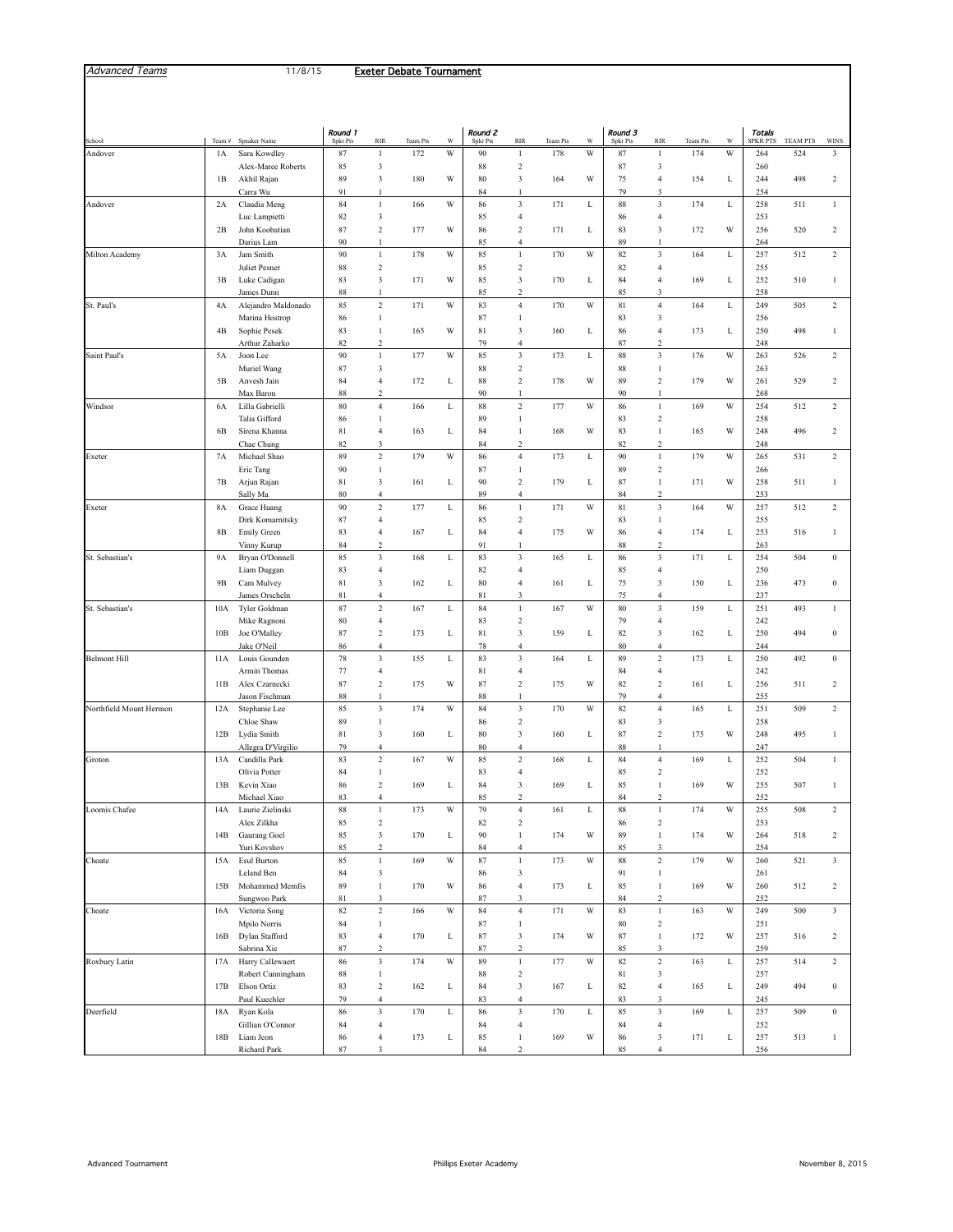| <b>NOVICE Teams</b>      |             | 11/8/15                             |                |                                | <b>Exeter Debate Tournament</b> |   |                |                                           |                 |             |                |                                         |                 |   |                           |                 |                         |
|--------------------------|-------------|-------------------------------------|----------------|--------------------------------|---------------------------------|---|----------------|-------------------------------------------|-----------------|-------------|----------------|-----------------------------------------|-----------------|---|---------------------------|-----------------|-------------------------|
|                          |             |                                     | Round 1        |                                |                                 | W | Round 2        |                                           |                 | W           | Round 3        |                                         |                 | W | Totals<br><b>SPKR PTS</b> | <b>TEAM PTS</b> |                         |
| School<br>Andover        | Team#<br>1A | Speaker Name<br>Elizabeth Tso       | Spkr Pts<br>84 | <b>RIR</b><br>$\,2$            | Team Pts<br>169                 | W | Spkr Pts<br>87 | <b>RIR</b><br>$\overline{2}$              | Team Pts<br>176 | W           | Spkr Pts<br>91 | <b>RIR</b><br>$\,2$                     | Team Pts<br>182 | W | 262                       | 527             | <b>WINS</b><br>3        |
|                          |             | Makenna Marshall                    | 85             | 1                              |                                 |   | 89             | $\mathbf{1}$                              |                 |             | 91             | 1                                       |                 |   | 265                       |                 |                         |
|                          | 1B          | Allison Zhu                         | 78             | $\overline{4}$                 | 158                             | L | 85             | 1                                         | 168             | W           | 84             | $\mathbf{1}$                            | 163             | W | 247                       | 489             | 2                       |
|                          |             | Michelle Jeon                       | 80             | $\overline{2}$                 |                                 |   | 83             | 3                                         |                 |             | 79             | 3                                       |                 |   | 242                       |                 |                         |
| Andover                  | 2A          | Amanda Li                           | 80             | $\,2$                          | 163                             | W | 75             | $\overline{4}$                            | 151             | L           | 85             | $\,2\,$                                 | 166             | L | 240                       | 480             | $\mathbf{1}$            |
|                          |             | Sophie Miller                       | 83             | 1                              |                                 |   | 76             | 3                                         |                 |             | 81             | $\overline{4}$                          |                 |   | 240                       |                 |                         |
|                          | 2B          | Tiffany Chang                       | 82             | $\overline{2}$                 | 160                             | L | 84             | $\overline{4}$                            | 170             | L           | 88             | $\mathbf{1}$                            | 167             | W | 254                       | 497             | 1                       |
|                          |             | Myers Hogan                         | 78             | $\overline{4}$                 |                                 |   | 86             | $\overline{c}$                            |                 |             | 79             | $\overline{4}$                          |                 |   | 243                       |                 |                         |
| Milton Academy           | 3A          | Will Barrett                        | 78             | $\overline{4}$                 | 161                             | L | 83             | $\mathfrak z$                             | 167             | L           | 88             | $\,2\,$                                 | 178             | W | 249                       | 506             | 1                       |
|                          | 3B          | Mateen Tabatabaei<br>Jonah Garnick  | 83<br>83       | 2<br>$\,2$                     | 168                             | W | 84<br>91       | $\overline{c}$<br>1                       | 180             | W           | 90<br>79       | $\mathbf{1}$<br>$\,1$                   | 157             | W | 257<br>253                | 505             | 3                       |
|                          |             | Quincy Hughes                       | 85             | 1                              |                                 |   | 89             | $\overline{c}$                            |                 |             | 78             | $\overline{c}$                          |                 |   | 252                       |                 |                         |
| St Paul's                | 4A          | Ameri Charles                       | 77             | $\overline{4}$                 | 157                             | L | 83             | $\overline{\mathbf{3}}$                   | 168             | W           | 84             | $\sqrt{2}$                              | 168             | L | 244                       | 493             | $\mathbf{1}$            |
|                          |             | Jessica Lipman                      | 80             | 3                              |                                 |   | 85             | $\mathbf{1}$                              |                 |             | 84             | $\mathfrak z$                           |                 |   | 249                       |                 |                         |
|                          | 4B          | Emma Fulweiler                      | 83             | $\,2$                          | 167                             | W | 84             | 4                                         | 169             | L           | 88             | 3                                       | 173             | L | 255                       | 509             | 1                       |
|                          |             | Kat Ramos                           | 84             | 1                              |                                 |   | 85             | $\mathfrak{Z}$                            |                 |             | 85             | $\overline{4}$                          |                 |   | 254                       |                 |                         |
| St Paul's                | 5A          | Harry Abrams                        | 87             | $\mathbf{1}$                   | 171                             | W | 86             | $\mathbf{1}$                              | 170             | W           | 85             | $\,2\,$                                 | 172             | W | 258                       | 513             | 3                       |
|                          |             | Maddy Buffett                       | 84             | $\,2$                          |                                 |   | 84             | $\overline{c}$                            |                 |             | 87             | $\mathbf{1}$                            |                 |   | 255                       |                 |                         |
|                          | 5B          | Francesca Kim                       | 89             | $\mathbf{1}$                   | 175                             | W | 87             | $\mathbf{1}$                              | 173             | W           | 87             | $\mathbf{1}$                            | 170             | W | 263                       | 518             | 3                       |
|                          |             | Macrina Wang                        | 86             | 3                              |                                 |   | 86             | $\overline{c}$                            |                 |             | 83             | $\mathfrak z$<br>$\mathbf{1}$           |                 |   | 255                       |                 |                         |
| <b>Stanstead College</b> | 6A          | Alex Bimm                           | 83<br>79       | $\mathbf{1}$<br>$\,2$          | 162                             | W | 80<br>87       | $\overline{4}$<br>$\overline{c}$          | 167             | L           | 85<br>83       | $\,2$                                   | 168             | W | 248<br>249                | 497             | $\overline{c}$          |
|                          | 6B          | Morgan Ireland<br>Raphael Lamoureux | 87             | $\overline{c}$                 | 168                             | L | 78             | $\mathfrak{Z}$                            | 156             | L           | 86             | $\sqrt{3}$                              | 166             | L | 251                       | 490             | $\mathbf{0}$            |
|                          |             | Ellen An                            | 81             | $\overline{4}$                 |                                 |   | 78             | 4                                         |                 |             | 80             | $\overline{4}$                          |                 |   | 239                       |                 |                         |
| Exeter                   | 7A          | Mark Blekherman                     | 84             | $\,2$                          | 169                             | W | 86             | $\mathbf{1}$                              | 168             | W           | 89             | $\mathbf{1}$                            | 177             | W | 259                       | 514             | $\overline{\mathbf{3}}$ |
|                          |             | Harrison Lian                       | 85             | 1                              |                                 |   | 82             | $\mathfrak{Z}$                            |                 |             | 88             | $\,2$                                   |                 |   | 255                       |                 |                         |
|                          | 7В          | Charlotte Sununu                    | 87             | $\overline{c}$                 | 169                             | L | 90             | $\overline{c}$                            | 173             | L           | 87             | $\mathbf{1}$                            | 170             | W | 264                       | 512             | 1                       |
|                          |             | Soren Rossi                         | 82             | $\overline{4}$                 |                                 |   | 83             | $\overline{4}$                            |                 |             | 83             | $\overline{4}$                          |                 |   | 248                       |                 |                         |
| Exeter                   | 8A          | Dilan Nana                          | 82             | 1                              | 166                             | W | 88             | $\,2\,$                                   | 178             | W           | 73             | $\overline{4}$                          | 149             | L | 243                       | 493             | $\boldsymbol{2}$        |
|                          |             | Allya Elgayar                       | 84             | 3                              |                                 |   | 90             | $\mathbf{1}$                              |                 |             | 76             | $\,2$                                   |                 |   | 250                       |                 |                         |
|                          | 8B          | Alexis Gorifine                     | 88             | $\sqrt{2}$                     | 177                             | W | 85             | $\mathbf{1}$                              | 167             | W           | 79             | $\overline{4}$                          | 163             | L | 252                       | 507             | 2                       |
|                          |             | Elianne Lee                         | 89<br>79       | 1<br>$\overline{4}$            | 161                             |   | 82<br>78       | $\mathfrak{Z}$<br>$\overline{\mathbf{3}}$ | 150             | L           | 84<br>78       | 3<br>$\,2$                              | 155             | L | 255<br>235                |                 | $\bf{0}$                |
| St Sebs                  | 9A          | David Labow<br>James Mooney         | 82             | $\overline{\mathbf{c}}$        |                                 | L | 72             | 4                                         |                 |             | 77             | $\overline{4}$                          |                 |   | 231                       | 466             |                         |
|                          | 9B          | Marty White                         | 79             | 3                              | 159                             | W | 85             | $\mathbf{1}$                              | 165             | W           | 81             | $\mathfrak z$                           | 161             | L | 245                       | 485             | $\overline{c}$          |
|                          |             | Henry DeMatteo                      | 80             | $\overline{c}$                 |                                 |   | 80             | 3                                         |                 |             | 80             | $\overline{4}$                          |                 |   | 240                       |                 |                         |
| St Sebs                  | 10A         | Robert Lordi                        | 74             | $\overline{4}$                 | 149                             | L | 81             | $\overline{\mathbf{3}}$                   | 161             | L           | 80             | $\ensuremath{\mathbf{3}}$               | 163             | W | 235                       | 473             | 1                       |
|                          |             | Kyle Licameli                       | 75             | 3                              |                                 |   | 80             | 4                                         |                 |             | 83             | $\mathbf{1}$                            |                 |   | 238                       |                 |                         |
|                          | 10B         | Andrew Ko                           | 75             | 3                              | 149                             | L | 81             | 3                                         | 161             | L           | 87             | $\mathfrak z$                           | 173             | L | 243                       | 483             | $\bf{0}$                |
|                          |             | Nolan Prince                        | 74             | $\overline{4}$                 |                                 |   | $80\,$         | $\overline{4}$                            |                 |             | 86             | $\overline{4}$                          |                 |   | 240                       |                 |                         |
| <b>Belmont Hill</b>      | 11A         | John Wheldon                        | 88             | 1                              | 168                             | W | 77             | $\,2$                                     | 152             | L           | 82             | $\overline{4}$                          | 166             | L | 247                       | 486             | $\mathbf{1}$            |
|                          |             | Chetan Shukla                       | 80             | $\overline{4}$                 |                                 |   | 75             | 4                                         |                 |             | 84             | 3                                       |                 |   | 239                       |                 |                         |
|                          | 11B         | Luke O'Hare<br>Warren Cross         | 79<br>83       | $\overline{4}$<br>$\mathbf{1}$ | 162                             | L | 86<br>85       | $\mathbf{1}$<br>$\overline{c}$            | 171             | W           | 80<br>75       | $\mathbf{1}$<br>3                       | 155             | W | 245<br>243                | 488             | $\overline{c}$          |
| NMH                      | 12A         | John Kim                            | 82             | 1                              | 161                             | W | 81             | $\overline{c}$                            | 164             | W           | 80             | $\mathbf{1}$                            | 153             | W | 243                       | 478             | 3                       |
|                          |             | Caleb Paasche                       | 79             | 3                              |                                 |   | 83             | 1                                         |                 |             | 73             | 3                                       |                 |   | 235                       |                 |                         |
|                          | 12B         | Fardusi Uddin                       | 76             | $\overline{4}$                 | 155                             | L | 82             | $\overline{4}$                            | 168             | W           | 78             | 3                                       | 158             | W | 236                       | 481             | $\overline{c}$          |
|                          |             | Precious Ufomadu                    | 79             | 3                              |                                 |   | 86             | 1                                         |                 |             | 80             | 1                                       |                 |   | 245                       |                 |                         |
| <b>NMH</b>               | 13A         | Isabel Lewis                        | 79             | 3                              | 162                             | W | 76             | $\overline{\mathbf{3}}$                   | 151             | L           | 81             | $\overline{4}$                          | 164             | L | 236                       | 477             | 1                       |
|                          |             | Mira Sachdeva                       | 83             | 1                              |                                 |   | 75             | $\overline{4}$                            |                 |             | 83             | $\sqrt{2}$                              |                 |   | 241                       |                 |                         |
|                          | 13B         | Sophia Glaser                       | $8\sqrt{1}$    | $\overline{4}$                 | 167                             | L | 75             | $\overline{4}$                            | 159             | L           | 69             | $\overline{4}$                          | 150             | L | 225                       | 476             | $\boldsymbol{0}$        |
|                          |             | Stephanie Le                        | 86             | $\overline{c}$                 |                                 |   | 84             | $\overline{2}$                            |                 |             | 81             | $\overline{c}$                          |                 |   | 251                       |                 |                         |
| Groton                   | 14A         | Rand Hough<br>Westby Caspersen      | 75<br>79       | $\overline{4}$<br>3            | 154                             | L | 92<br>91       | $\mathbf{1}$<br>$\overline{c}$            | 183             | W           | 75<br>78       | $\overline{\mathbf{3}}$<br>$\mathbf{1}$ | 153             | W | 242<br>248                | 490             | $\overline{2}$          |
|                          | 14B         | Jarvis Bereday                      | 80             | $\,2$                          | 162                             | W | 80             | $\overline{4}$                            | 161             | L           | 87             | $\mathbf{1}$                            | 173             | W | 247                       | 496             | $\overline{c}$          |
|                          |             | Simon Park                          | 82             | $\mathbf{1}$                   |                                 |   | 81             | $\mathfrak{Z}$                            |                 |             | 86             | $\,2$                                   |                 |   | 249                       |                 |                         |
| Groton                   | 15A         | Cal Wilson                          | 78             | $\overline{4}$                 | 157                             | L | 78             | $\overline{4}$                            | 158             | $\mathbf L$ | 85             | $\mathfrak z$                           | 171             | L | 241                       | 486             | $\bf{0}$                |
|                          |             | Rajit Khanna                        | 79             | 3                              |                                 |   | 80             | $\,2$                                     |                 |             | 86             | $\,2$                                   |                 |   | 245                       |                 |                         |
|                          | 15B         | Eric Yang                           | 84             | $\mathbf{1}$                   | 167                             | W | 88             | $\,1$                                     | 169             | W           | 71             | $\overline{4}$                          | 145             | L | 243                       | 481             | $\overline{c}$          |
|                          |             | Marianne Lu                         | 83             | $\overline{c}$                 |                                 |   | 81             | $\overline{\mathbf{3}}$                   |                 |             | 74             | $\,2$                                   |                 |   | 238                       |                 |                         |
| Loomis Chafee            | 16A         | Eugene Kim                          | 87             | $\,2$                          | 172                             | L | 79             | $\mathbf{3}$                              | 161             | W           | 81             | $\overline{4}$                          | 165             | L | 247                       | 498             | $\mathbf{1}$            |
|                          |             | Allen Park                          | 85             | $\overline{4}$                 |                                 |   | 82             | $\mathbf{1}$                              |                 |             | 84             | $\,2$                                   |                 |   | 251                       |                 |                         |
|                          |             | 16B Lily Liu                        | 80             | $\overline{4}$                 | 161                             | L | 84             | $\,2\,$                                   | 162             | L           | 82             | $\mathfrak z$                           | 166             | W | 246                       | 489             | $\mathbf{1}$            |
|                          |             | Jocelyn Chen                        | 81             | 3                              |                                 |   | 78             | $\overline{4}$                            |                 |             | 84             | $\,1$                                   |                 |   | 243                       |                 |                         |
| Loomis Chafee            | 17A         | Jordan Passarella                   | 84             | $\mathfrak z$<br>$\mathbf{1}$  | 172                             | W | 80             | $_{\rm 3}$                                | 159             | L           | 85<br>87       | $\,2\,$<br>$\mathbf{1}$                 | 172             | W | 249                       | 503             | $\overline{c}$          |
|                          | 17B         | Noah Hermes DeBoor<br>Abi Worrell   | 88<br>74       | $\overline{4}$                 | 149                             | L | 79<br>82       | $\overline{4}$<br>3                       | 161             | L           | 78             | $\,2$                                   | 153             | L | 254<br>234                | 463             | $\bf{0}$                |
|                          |             | Rachel Burstein                     | 75             | 3                              |                                 |   | 79             | $\overline{4}$                            |                 |             | 75             | $\overline{4}$                          |                 |   | 229                       |                 |                         |
| Choate                   | 18A         | Max Erph                            | 83             | $\mathfrak{Z}$                 | 171                             | W | $81\,$         | $\overline{4}$                            | 166             | $\mathbf L$ | 84             | $\,2$                                   | 170             | W | 248                       | 507             | $\overline{c}$          |
|                          |             | <b>Battseren Tumendembere</b>       | 88             | $\mathbf{1}$                   |                                 |   | 85             | $\overline{2}$                            |                 |             | 86             | $\mathbf{1}$                            |                 |   | 259                       |                 |                         |